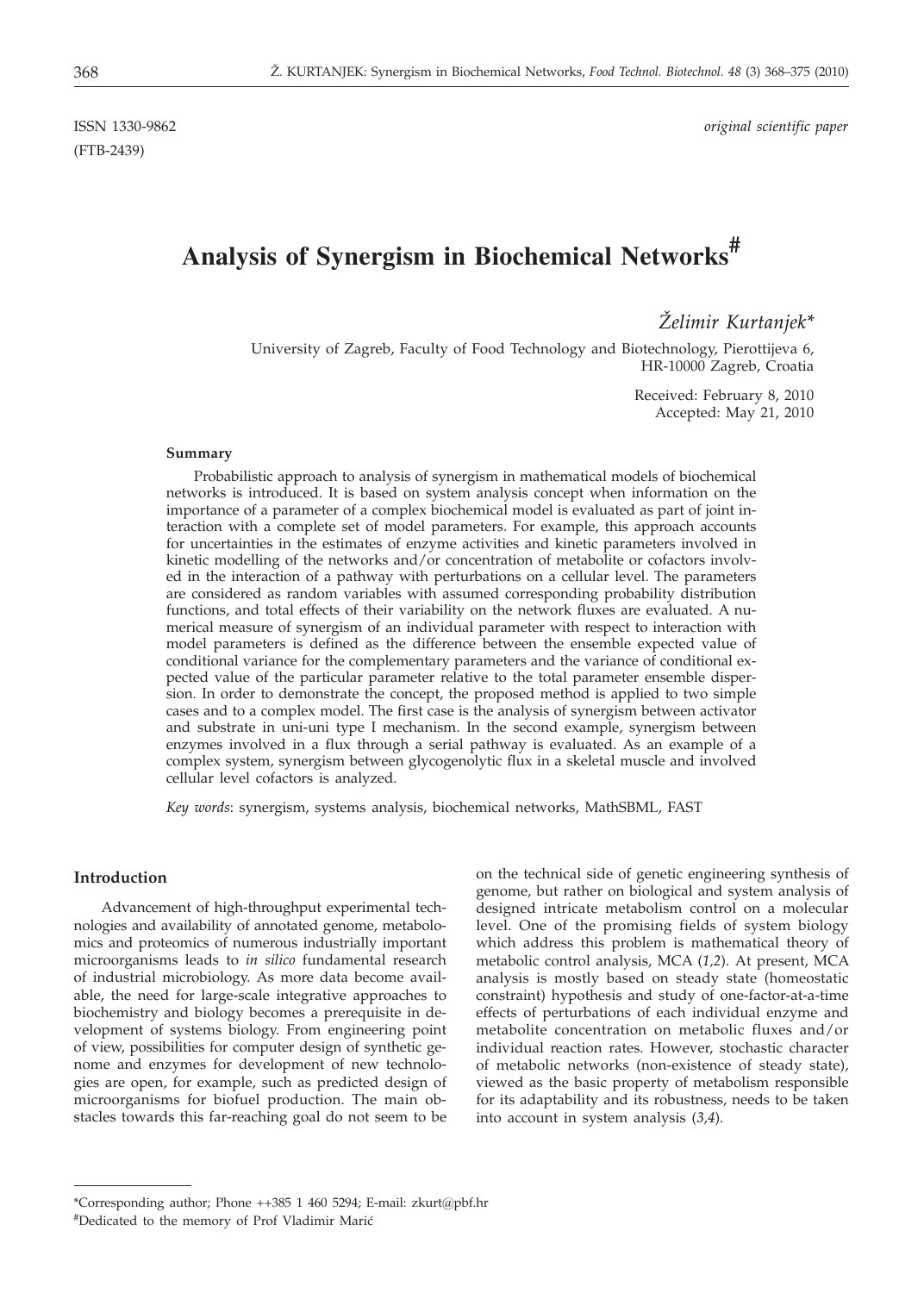Methods that could provide biochemically and biologically meaningful information about systemic responses to such large sets of parameters are likely to contribute towards a more integrated understanding of how biochemical processes are coordinated. Such information extracted on the system level will be applicable for future model development and improvement in key aspects, such as better experimental design, reduction of model dimension, increased accuracy of parameter estimation, and determination of key parameters for system design and process control.

Most of the methods available for stochastic mathematical analysis of large scale biological models rely upon extensive computer simulation based on random generators for sampling of stochastic events, *i.e.* Monte Carlo simulation method. Another approach is to use a deterministic model with a random search approach to apply global and constrained optimization methods (genetic algorithm – GA, differential evolution – DE, ant colony optimization – ACO) to investigate optimal capabilities of biochemical pathways (*5,6*).

However, extraction of single most important factors may lead to misleading conclusions when some factors that have small individual impact are neglected in a model, but they may have significant cooperative effects expressed as high positive or antagonistic synergistic behaviour *(7,8*).

The aim of this work is to provide a contribution to methodology for a system analysis of a joint interaction, or synergism, between key factors (model parameters) under the assumption that system stochasticity reflects cell environmental fluctuations and/or uncertainties of model parameters.

#### **Methods**

A steady state model of a multiple input *x* single output *y* (MISO) system with *N* inputs is considered. Possible inputs are cell substrate influxes, intracellular metabolites or extracellular substrate concentrations, enzyme concentrations, model kinetic parameters, *etc*. Output functions can be molar fluxes through specific pathways, signal transduction, gene transcription rates, intracellular product concentration, effluxes of products, biomass specific or single cell growth rate, and others. For a proposed model, an explicit or implicit output function  $y(x)$  is given, which is usually highly dimensional and nonlinear in the case of system biology models. Model inputs, due to cell environmental fluctuations, are seldom known with a precision and may be considered as random variables with assumed probability density functions. In order to determine the systemic effects of the model inputs, effects of simultaneous perturbation of all the inputs  $\Delta x$  on the perturbation of the output function  $\Delta y$  need to be considered by approximation with multidimensional *r*-th order Taylor expansion in the vicinity of a steady state  $x_0$  given by:

$$
y\left(x_0+\Delta x\right)=y\left(x_0\right)+\sum_{i=1}^r\frac{1}{i!}\left(\Delta x\cdot\nabla\right)^iy\left(x\right)\big|_{x=x_0}+R_{r+1}\left(x_0,\Delta x\right)\quad/1/
$$

where  $R_{r+1}$  is a truncation function and  $\nabla$  is nabla symbol or delta operator. Input perturbations are assumed with zero expected value, *E*, statistically independent and with finite variances:

$$
E(\Delta x_i)=0 \quad Cov(\Delta x_i,\Delta x_j)=\delta_{i,j} \quad \sigma^2(\Delta x_i)=\sigma^2(x_i) \qquad /2/
$$

Based on the local expansion of Eq. 1, a relative first order single factor sensitivity, *S*<sup>i</sup> , can be defined as a ratio between the variance of the output function due to the perturbation of a single *i*-th input,  $\sigma_{y(x_i)}^2$ , and the total<br>variance  $\sigma^2$  of the output when all perturbations are variance,  $\sigma_y^2$ , of the output when all perturbations are<br>taken into account (derived from the well-known error taken into account (derived from the well-known error propagation formula):

$$
S_{i} = \frac{\sigma_{y(x_{i})}^{2}}{\sigma_{y}^{2}} = \frac{\left(\frac{\partial y}{\partial x_{i}}\right)_{x_{0}}^{2} \cdot \sigma_{x_{i}}^{2}}{\sum_{j=1}^{n} \left(\frac{\partial y}{\partial x_{j}}\right)_{x_{0}}^{2} \cdot \sigma_{x_{i}}^{2}}
$$

Localized effects of interaction between the inputs for small perturbations can be approximated by the second order expansion of Eq. 1. The relative measures, here termed as synergism, abbreviated to *Syn*, of the input interactions, are evaluated by the ratio of the variances:

$$
Sym_{i} = \frac{\sigma_{x_i}^2}{\sigma_y^2} \cdot \sum_{\substack{j=1 \ j \neq i}}^{n} \left( \frac{\partial^2 y}{\partial x_i \cdot \partial x_j} \right)_{x_0}^{2} \cdot \sigma_{x_j}^2 \qquad \qquad \text{(4)}
$$

Eq. 4 is obtained from Eq. 3 by considering the numerator as being dependent on all other variables. Due to the fact that here synergism is defined as the ratio of variance, it equally accounts for positive interaction (mutual enhancement) or negative (antagonistic) effects. The factors given by Eq. 4 express the synergism of an individual *i*-th input with the complementary set of all the inputs. Specifically, when interaction between two individual inputs, *x*<sup>i</sup> and *x*<sup>j</sup> , is considered, a pair-wise *Syn*i*,*<sup>j</sup> synergism coefficient is given by:

$$
Syn_{i,j} = \frac{\sigma_{x_i}^2 \cdot \sigma_{x_j}^2}{\sigma_y^2} \cdot \left(\frac{\partial^2 y}{\partial x_i \cdot \partial x_j}\right)_{x_0}^2 \tag{5/}
$$

However, uncertainties in biological model inputs (parameters) or exogenous perturbations are large, and localized analysis valid for theoretically infinitesimal synergy analysis is not realistic. In order to encompass the whole variability and uncertainty of biological models, a procedure based on ensemble properties is considered. By the extension of the problem from a local property to a property of 'a whole', the original model is extended with the assumptions about the statistical properties of the model inputs. When this information is not experimentally available to a model researcher, it may be considered as part of the model hypothesis. Nevertheless, the model extension to ensemble statistical properties and analysis of their effects on a model performance is an integral part of mathematical model development. It is a basis for rational experimental design by model reduction and focuses on the main single factors and their synergism, and it is also an important tool for model validation.

The method requires evaluation of the first two statistical parameters (expected value and variance) based on the multidimensional probability density function.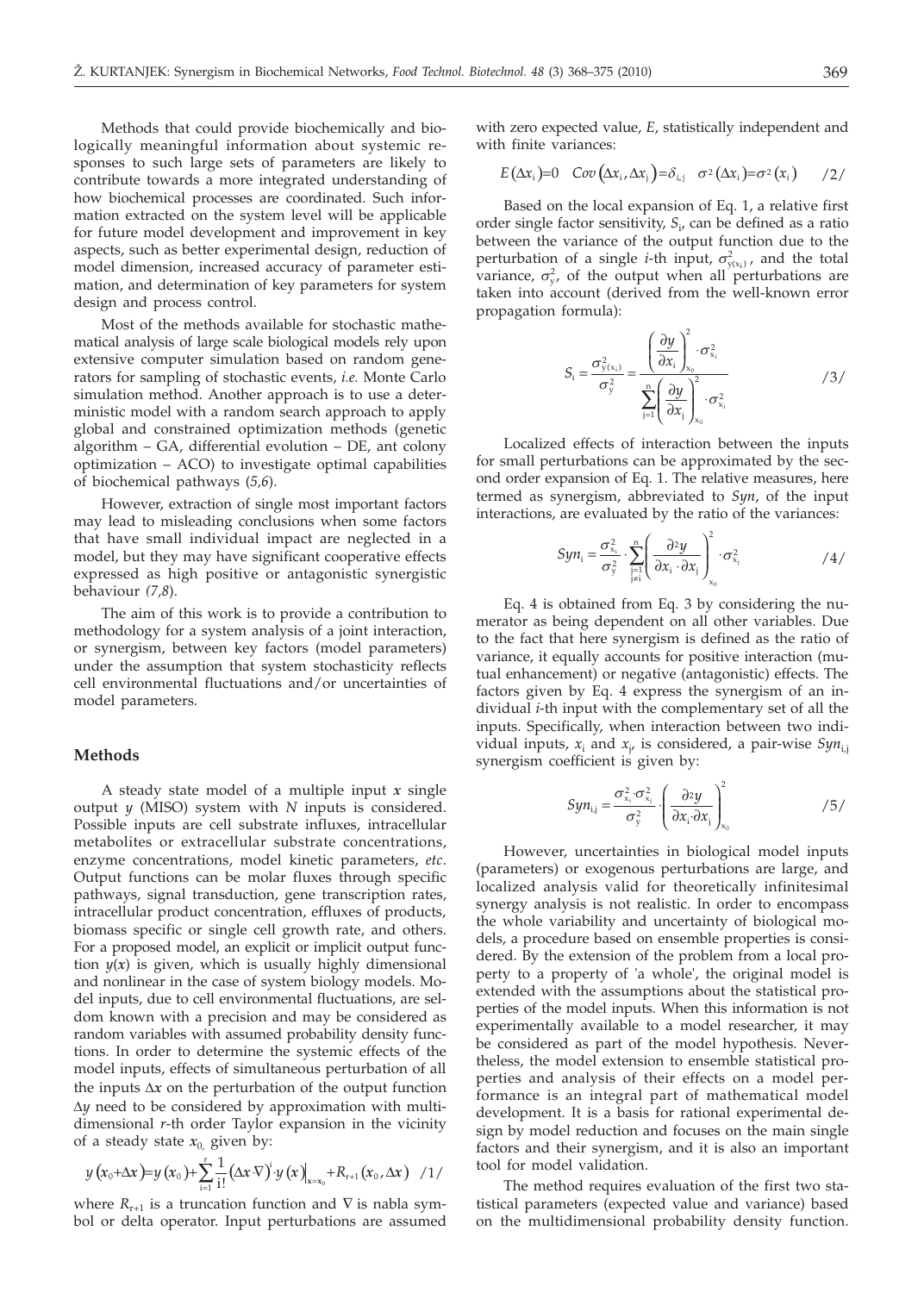Hence, the estimate of the expected value of the model output function  $E(y)$  is defined by:

$$
E(y(x)) = \iint \dots \int \rho(x) \cdot y(x) \cdot dx \qquad \qquad /6
$$

Assuming that the model inputs *x* are statistically independent, Eq. 2, the joint probability density function is a product of the individual distribution functions:

$$
\rho(x)=\prod_{i=1}^n\rho_i(x_i) \qquad \qquad \text{17/}
$$

Commonly, uniform  $\rho_i(x_i)=U_i(x_i)$  or normal  $\rho_i(x_i)=N_i(x_i)$ <br>vability distribution functions are assumed. Ensemble probability distribution functions are assumed. Ensemble variance of the model output function is defined by:

$$
\sigma^2(y(x)) = \int \int \ldots \int \rho(x) \cdot (y(x) - E(y(x)))^2 dx \qquad \quad \text{(8)}
$$

Contribution of a single input, *x*<sup>i</sup> , without synergistic effects, to the ensemble variance of the output is determined as the variance of the conditional expected value of the output for a given value of  $x_i$ . Hence, the relative contribution is called a global sensitivity *S*<sup>i</sup> factor and is evaluated by:

$$
S_i = \frac{\sigma^2_{y|x_i}}{\sigma_y^2}
$$

The difference between the ensemble variance and the sum of global sensitivity coefficients is accounted by the total synergy effects,  $Syn_T$ , presented in the model:

$$
Syn_{\rm T} = 1 - \sum_{i=1}^{\rm n} \frac{\sigma_{y|x_i}^2}{\sigma_y^2} = 1 - \sum_{i=1}^{i=N} S_i
$$

Contribution to synergism of a single input  $x_i$  is based on the conditional variance  $\sigma_{y|x}^2$  of the output function *y* for the complementary set  $\check{x}$ ; for the complementary set  $\check{x}$ :

$$
\widetilde{x}_i = \left\{ x_k \in x \, \middle| \, x_k \neq x_i \right\} \tag{11/}
$$

The ensemble expected value of this variance  $E(\sigma_{y(x|x)}^2)$ <br>le total effect of x on the model. As a measure of is the total effect of  $x_i$  on the model. As a measure of synergism of  $x_i$ , the relative difference and the global variance are taken as follows:

$$
Syn_i = \frac{E\left(\sigma_{y(s|x_i)}^2\right) - \sigma^2 \left(E_{y(s|x_i)}\right)}{\sigma_y^2} \tag{12}
$$

#### **Results and Discussion**

### *Example 1: Activator-substrate, uni-uni type I mechanism*

The uni-uni type mechanism (type I when activator binds first) of enzyme kinetics as an example of a simple model with 'built in' synergism is considered (*9*). The mechanism is schematically presented in Fig. 1.

The reaction rate *u* is a function of substrate [*S*] and activator [*A*] concentrations, and involves three parameters, maximum rate  $v_{\text{max}}$ , substrate  $K_S$  and activator *K*<sup>A</sup> saturation constants given by:

$$
v = v_{\text{max}} \cdot \frac{[A] \cdot [S]}{K_{\text{S}} \cdot (K_{\text{A}} + [A]) + [A] \cdot [S]}
$$
 / 13/



**Fig. 1**. Schematic presentation of the essential activation in a uni-uni mechanism. E, A, S and P are molecules of enzyme, activator, substrate and product, respectively

Using the appropriate relative reaction rate and concentrations:

$$
x_1 = [A]/K_A
$$
,  $x_2 = [S]/K_S$  and  $y = v/v_m$  /14/

the model of the reaction rate becomes dimensionless, enabling a study of effects of concentrations as the only model input factors regardless of the kinetic parameters:

$$
y = \frac{x_1 x_2}{1 + x_1 + x_1 \cdot x_2} \tag{15}
$$

Uniform,  $U(x)$ , probability density functions are assumed as follows:

$$
\rho_1(x_1) = U_1(x_1) = \frac{1}{x_{1M} - x_{1m}}
$$
\n
$$
\rho_2(x_2) = U_2(x_2) = \frac{1}{x_{2M} - x_{2m}}
$$
\n
$$
\qquad \qquad /16/
$$

for concentrations in the range from minimal,  $x_{\text{m}}$ , and maximal,  $x_M$ , values.

Due to the model simplicity, the conditional expected value functions can be determined analytically:

$$
E_{y|x_1} = \frac{(x_{1m} - x_{1M}) \cdot x_2 \cdot (1 + x_2) + \log\left(\frac{(1 + x_{1M} + x_{1M} \cdot x_2)}{(1 + x_{1m} + x_{1m} \cdot x_2)}\right)}{(x_{1m} - x_{1M})(1 + x_2)^2}
$$
 / 17/

$$
E_{y|x_2} = \frac{x_1 \cdot (x_{2m} - x_{2M}) + (1 + x_1) \cdot \log\left(\frac{1 + x_1 + x_{2M} \cdot x_1}{1 + x_1 + x_{2m} \cdot x_1}\right)}{x_1 \cdot (x_{2m} - x_{2M})} \qquad (18)
$$

The ensemble dispersion  $\sigma^2(y(x))$  is obtained by the integral:

$$
\sigma_{y}^{2} = \frac{1}{(x_{1M} - x_{1m})(x_{2M} - x_{2m})} \int_{x_{1m}}^{x_{1M}} \int_{x_{2m}}^{x_{2M}} \frac{x_{1} \cdot x_{2}}{1 + x_{1} \cdot x_{2} + x_{1}} dx_{1} dx_{2} \quad /19/
$$

Using Eqs. 9–12 synergistic effects of activator A and substrate molecule S on the reaction velocity,  $Syn y_{1,2}$ = *Syn*  $y_{2,1} = E(\sigma_{y|\bar{x}_1, \bar{x}_2}^2) / \sigma_y^2$  are calculated. For comparison, the global effects are compared with the local synergy coefficients based on the evaluation of the partial derivatives, Eq. 5, for the average concentrations  $\bar{x}_1 = 0.5 \cdot (x_{1m} + x_{1M})$ and  $\bar{x}_2 = 0.5 \cdot (x_{2m} + x_{2M})$ . The results are depicted in Fig. 2.

The results show that when a narrow concentration range is considered, there is a small difference between local and global synergy coefficients. For the presented cases, at low concentration ranges, below 50 % of the corresponding saturation constants, the synergy effect accounts for about 10–13 % of enzyme activity. When a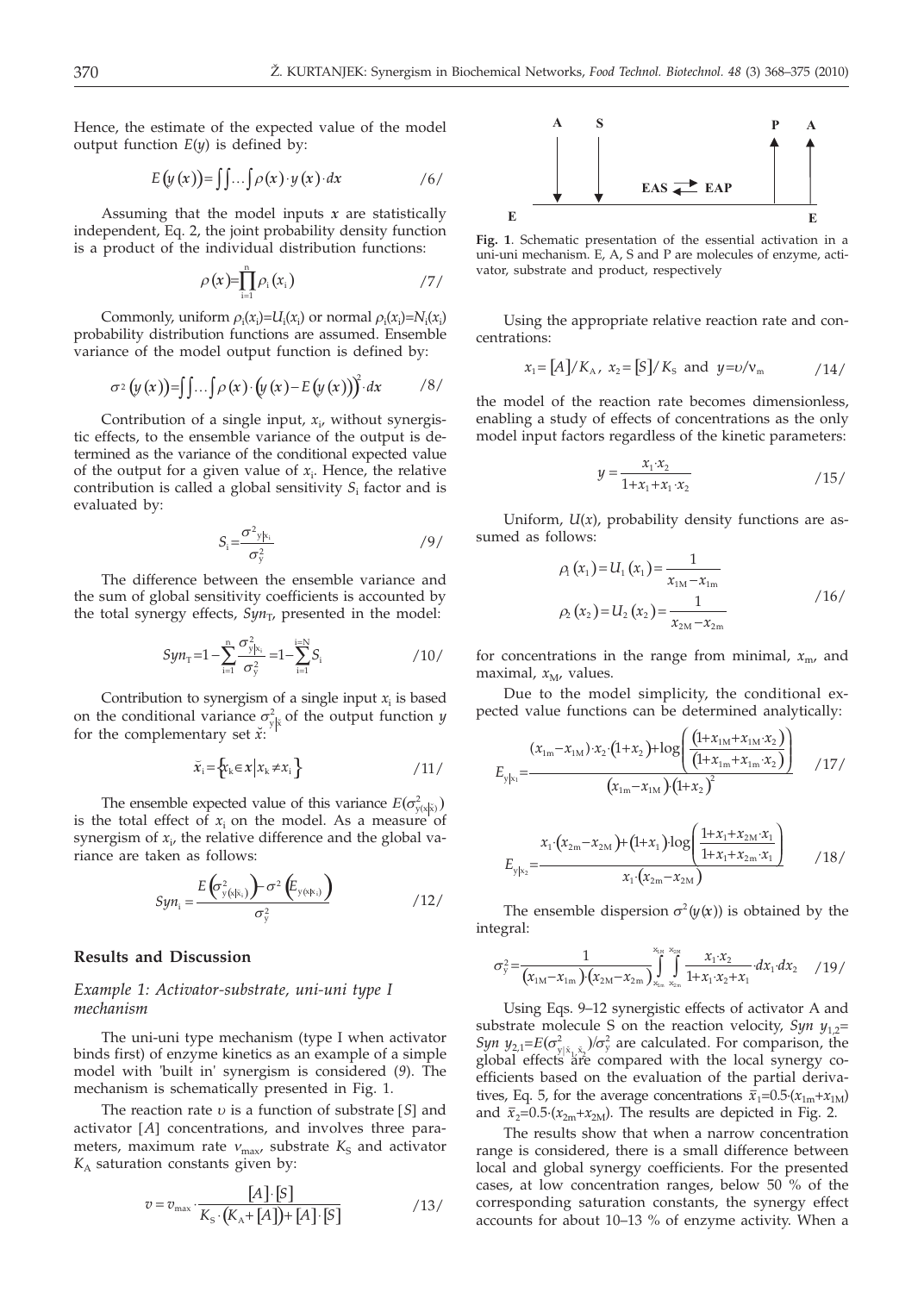

**Fig. 2.** Local and global synergism between activator A and substrate S calculated at different concentration ranges, within the following minimal (m) and maximal (M) values: A)  $x_{1m}$ =0,  $x_{1M}$ =0.25,  $x_{2m}$ =0,  $x_{2M}$ =0.25; B)  $x_{1m}$ =0,  $x_{1M}$ =0.5,  $x_{2m}$ =0,  $x_{2M}$ =0.5; C)  $x_{1m}$ =0,  $x_{1M}$ =1,  $x_{2m}$ =0,  $x_{2M}$ =1; D)  $x_{1m}$ =0,  $x_{1M}$ =2,  $x_{2m}$ =0,  $x_{2M}$ =2

broader concentration range is considered, there is a significant difference between globally and locally determined synergy coefficients. For the concentration range  $(0,1)$  the local synergy coefficient is about 5 %, but when its global effect is considered it is about 9 %. The most pronounced difference between the local and global effect is for the range (0,2) when the local coefficient is negligible, but the global is on the level of 5 %.

The relative local stochastic synergy coefficient can be compared with the relative deterministic synergy coefficient (*8*) given by the equation below and depicted in Fig. 3.

$$
Syn = \frac{x_1 \cdot x_2}{y(x_1, x_2)} \cdot \frac{\partial^2 y(x_1, x_2)}{\partial x_1 \cdot \partial x_2} \tag{20}
$$

The comparison is presented as surfaces of the relative coefficients in the range (0,1) of relative concentration of the activator molecule  $x_1$  and the concentration range  $(0,2)$  for substrate molecule  $x_2$ . Range of variability for 10 % of concentrations is applied in the evaluation of stochastic coefficients. The relative values for the two methods differ quantitatively, but more importantly, both of the methods provide very close qualitative trends.

#### *Example 2: Metabolic control analysis (MCA)*

Metabolic control analysis, MCA, adopts systemic view on enzyme-metabolite interaction which controls the 'flow' of metabolites through biochemical pathways (*1*). Analysis of individual enzymes is replaced by a view of a pathway as a 'whole', where collective interaction of enzymes with metabolites is responsible for its biological function. Synergy effects are expected to become important when cooperative effect of metabolites regulates enzymes responsible for a flux in a pathway, and more importantly, when there is a 'cross talk' between pathways on a cellular level. To illustrate the methodology, here is considered a simple unbranched pathway with three enzymes, depicted in Fig. 4.



**Fig. 4**. Schematic presentation of a linear pathway with metabolite enzyme regulation by feedback deactivation  $($  $\blacksquare)$  and activation  $(\blacktriangledown)$ 

Simple kinetic models are selected in order to obtain analytical solution for the flux *J* dependence on the enzyme (concentrations) activities, ( $v_{1m}$ ,  $v_{2m}$ ,  $v_{3m}$ ). The first enzyme is regulated by the product  $s_1$  in a negative feedback (deactivation), with the following kinetic model:

$$
r_1 = v_{1m} \cdot \frac{[s_0]}{K_1 + [s_0] + \frac{[s_1]}{K_{11}}}
$$
 (21/

The second enzyme is regulated by the product  $s<sub>2</sub>$ through a positive feedback (activation) with the rate expression:

$$
r_2 = v_{2m} \cdot \frac{[s_1]}{K_2 + [s_1]} \left( 1 + \frac{[s_2]}{K_{22}} \right) \tag{22/}
$$



**Fig. 3**. Comparison of the relative synergy coefficients evaluated by (A) local stochastic and (B) deterministic methods as functions of relative concentrations of activator  $x_1$  and substrate  $x_2$  species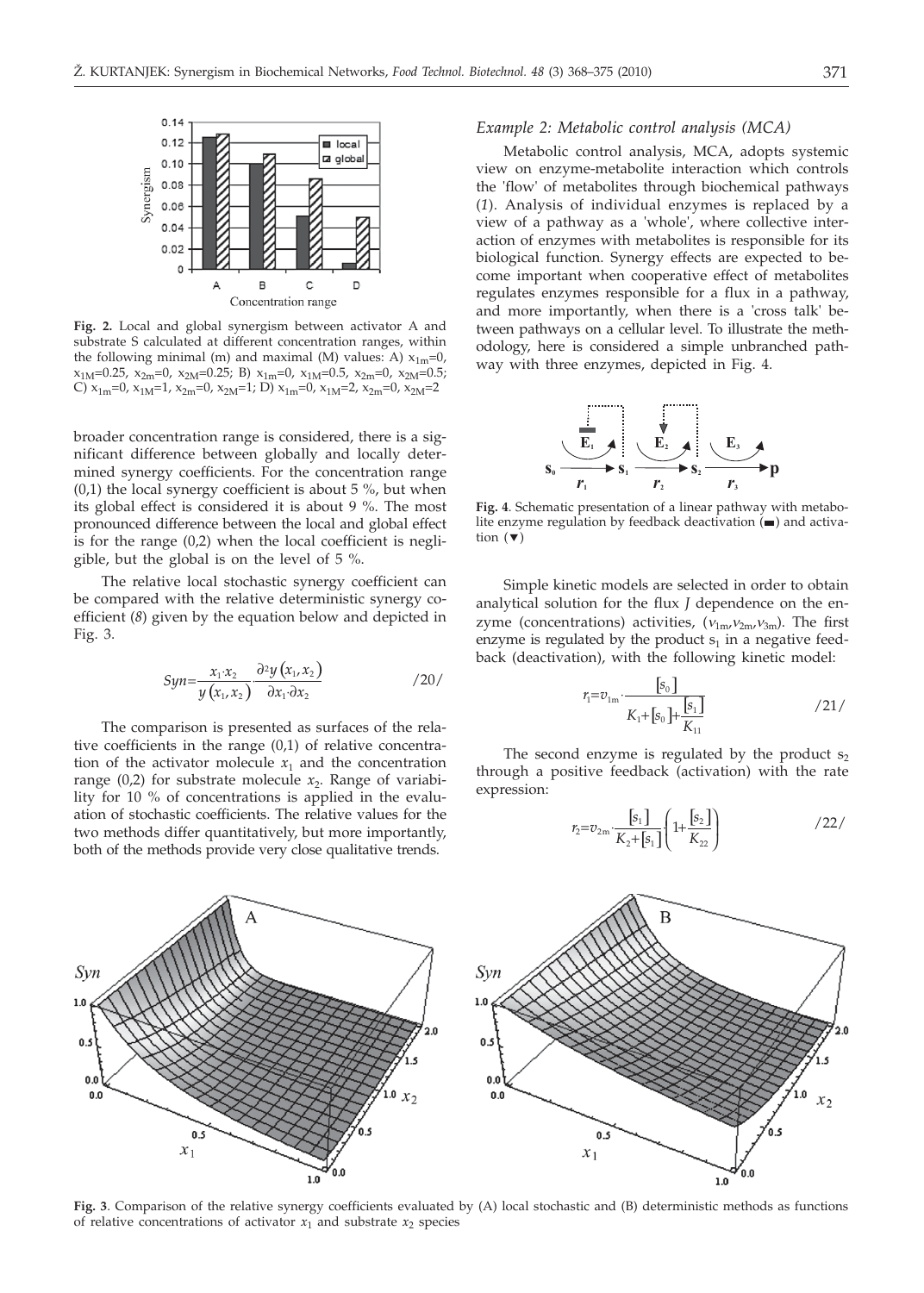For the reason of simplicity, for the third enzyme the first order kinetics is assumed:

$$
r_3 = v_{3\mathrm{m}} \left[ s_2 \right] \tag{23/}
$$

MCA is analyzed at a steady state when the rates are equal:

$$
J(v_{1m},v_{2m},v_{3m})=r_1(v_2)=r_2(v_2)=r_3(v_3)
$$

This is a system of equations which can be solved analytically:

$$
J(\nu_{1m}, \nu_{2m}, \nu_{3m}) = \frac{\nu_{1m} \cdot [s_0]}{[s_0] + K_1 \left(1 + \frac{[s_1(\nu_{1m}, \nu_{2m}, \nu_{3m})]}{K_{11}}\right)}
$$
 /25/

where the explicit expression for  $[s_1(v_{1m}, v_{2m}, v_{3m})]$  is given in the Appendix, Eq. A1. From biochemical engineering point of view, determination of the 'key' enzyme as a 'bottle neck' responsible for a flux through a pathway is needed. The knowledge of the key enzyme(s) enables rational planning of flux optimization by genetic engineering methods. Standard MCA analysis is performed by determination of the relative sensitivity coefficients, known as the flux control coefficients *C*<sup>i</sup> .

$$
C_i = \frac{J(\nu_1, \nu_2, \nu_3)}{\nu_i} \left. \frac{\partial J(\nu_1, \nu_2, \nu_3)}{\partial \nu_i} \right|_S \tag{26/}
$$

In Eq. 26 the coefficients are evaluated at a steady state, denoted by S. The enzyme with the largest absolute value of the flux control coefficient represents a 'bottle neck', *i.e.* it is responsible for the flux control. However, the standard MCA approach disregards several important aspects such as usual inaccuracy in the estimates of parameter values in enzyme kinetic models, variability of coenzymes regulated on a cell level, and the fundamental stochastic nature of biochemical networks. In this work standard MCA results are compared with the probabilistic analysis of individual enzyme effects and their synergism in flux regulation. Kinetic parameters (given in Appendix, Example 2) are assumed to be determined with negligible errors and treated as constants. Enzyme activities, defined as products of maximum rates and enzyme concentrations,  $v_i = v_{im} [E_i]$ , are the stochastic<br>part of the model. They are modelled as random variables part of the model. They are modelled as random variables with uniform probability density functions in the range  $(v_i/2, 2 \cdot v_i)$ . Individual effect of enzyme activity  $v_i$  on flux *J* is evaluated by: is evaluated by:

$$
S_i = \frac{\sigma^2 \left( E\left( \mathbf{y}(\mathbf{v}) | \mathbf{v}_i \right) \right)}{\sigma^2 \left( \mathbf{y}(\mathbf{v}) \right)}
$$
 (27)

The conditional expected values and variances are calculated using multidimensional numerical integration algorithm NIntegrate provided by Wolfram Research *Mathematica* (*10*). Synergism of the enzymes is similarly calculated according to Eq. 12. Results of the standard MCA and the stochastic analysis are given in Table 1.

The standard MCA reveals that all of the flux control (95 %) is concentrated on the second step, the second enzyme activity. The third enzyme has a negative control coefficient due to the fact that an increase in its

|  |  | Table 1. Single factor sensitivities $(S)$ , synergism effects $(Syn)$ , |  |
|--|--|--------------------------------------------------------------------------|--|
|  |  | and flux control coefficients $C_i$ of the enzyme activities on flux $J$ |  |

|         | ${\boldsymbol{\nu}}_1$ | ν,     | $v_{3}$   |
|---------|------------------------|--------|-----------|
| Ci      | 0.0941                 | 0.9406 | $-0.0408$ |
| $S_i$   | 0.2238                 | 0.6277 | 0.0017    |
| $Syn_i$ | 0.1646                 | 0.1459 | 0.0014    |

concentration results in an increased 'draw' of the second metabolite, which up-regulates the entry to the pathway with positive feedback. The sum of the control coefficients adds up to one, since here only an unbranched pathway is considered. Results of the flux control under the assumption of stochastic framework reveal that the regulation is more evenly distributed among enzymes. Single factor control is about 75 % of the control and 25 % accounts for synergism between enzymes. The dominant enzyme is, as previously, the second enzyme, but its relative dominance is greatly reduced (from 10:1 to 3:1). The synergism of the third enzyme is positive, although it has an antagonistic effect, which is not recognized through variance evaluation.

#### *Example 3: Glycogenolysis*

Glycogenolysis in a skeletal muscle is selected as an example of a complex model for the analysis of global regulation (*11*). The model is a space lumped, nonlinear and highly interconnected dynamic system, based on 22 mass balances corresponding to the involved biochemical species, with 16 kinetic rate models, and 91 kinetic parameters. Formally, it is an initial value problem given by a set of deterministic ordinary differential equations. The biochemical network is schematically depicted in Fig. 5.

The model is available in SBML (Systems Biology Markup Language) format from open source BioModels Database (model no. 6623617994) (*12*). It can be imported by COmplex PAthway SImulator (COPASI) for model read-out, simulation and analysis (*13*). In order to use the potential of highly sophisticated algorithms available from Wolfram Reasearch *Mathematica* software (*10*), it is also translated and read by MathSBML software (*14*). It is an open-source package for work with SBML models in *Mathematica*, which provides facilities for importing SBML models and their conversion to the systems of ordinary differential equations for simulation and plotting in *Mathematica*, and also for the translation of models to other formats. The model is simulated by the use of very efficient and intelligent algorithm NDSolve from *Mathematica* software for numerical integration from the initial conditions to the steady states. The flux is calculated at steady state conditions for a given choice of initial conditions and parameters. The aim is to use computer simulation for inference of effects of cofactors (ATP, ADP, AMP, NADH, NAD<sup>+</sup>) and phosphor (P) on glycogenolysis steady state flux from glycogen to lactate, depicted in Fig. 6. These factors are regulated on the level of global cell metabolism and are assumed to be random variables due to constant perturbations exerted on a cell from the environment. The aim is to use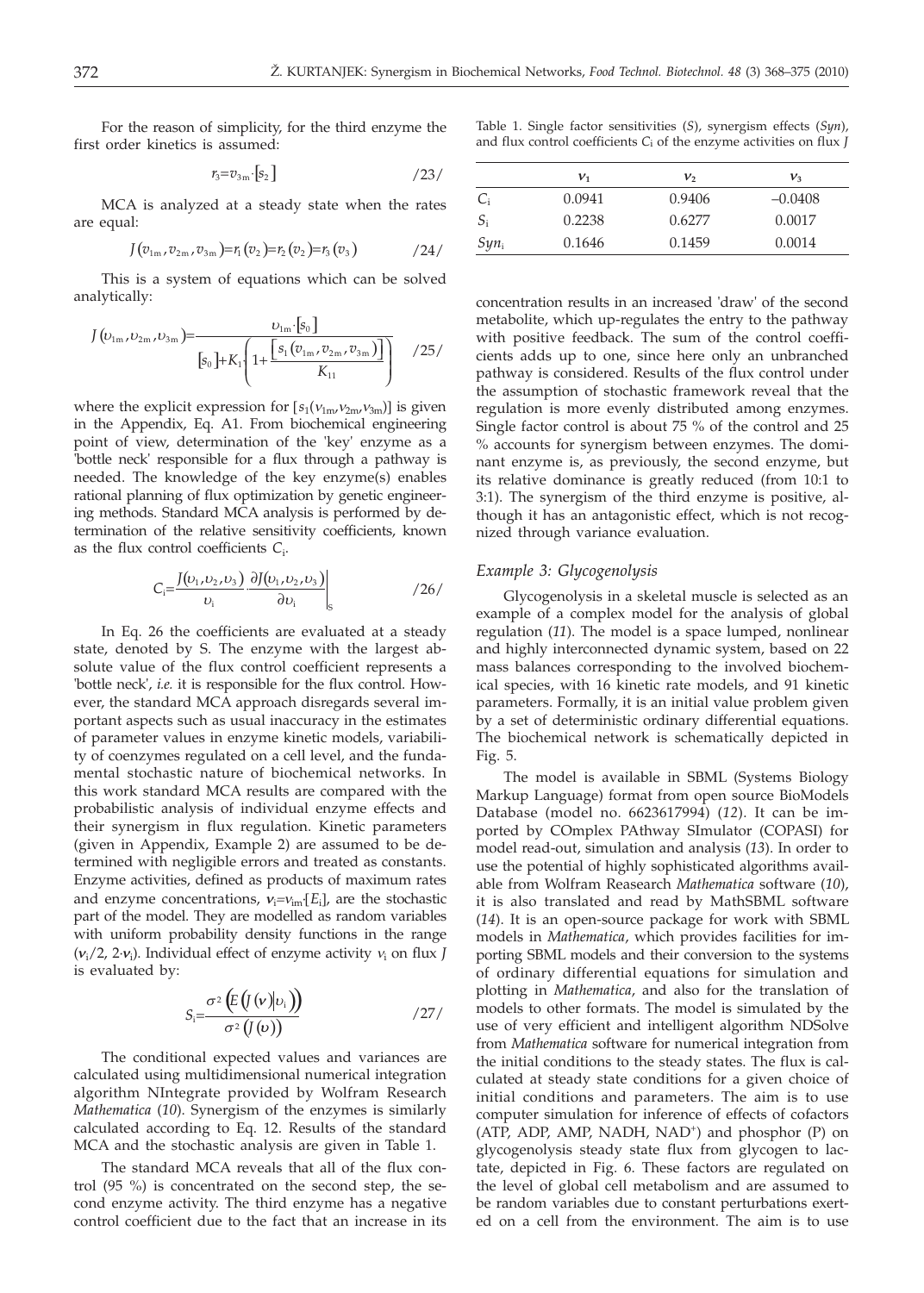

**Fig. 5.** Schematic presentation of the model of glycogenolysis of a skeletal muscle (*11*). The complex interaction of metabolite and cofactor with enzymes is not presented for simplicity of the presentation

simulation results in evaluation of global single factor sensitivities and synergism effects of each individual factor. Simulations are performed by scanning the factor space by Lissajou curve with correspondence between each factor and a single frequency, given by Eq. A3 in the Appendix.

Frequencies are selected to ensure unbiased sampling, *i.e.* the samples must be uncorrelated. Contribution of each factor to the total variance of the samples can be solved by the application of Fourier analysis, Eq. A4. This method was proposed by Cukier *et al*. (*15*) for the analysis of kinetic parameter sensitivities in chemical kinetic models. The method has been extended, known as Fourier amplitude sensitivity test (FAST), and is applicable to global sensitivity analysis of the systems (*16,17*).



**Fig. 6.** Schematic presentation of the concept of synergy analysis between the concentrations of species regulated at cell level, interacting cofactors, phosphorus and the glycogenolytic flux from glycogen to lactate *J*LAC

By the extended method together with global single factor sensitivities (Eq. A5), determination of synergy contributions among factors is enabled (Eq. A6). The extended FAST method is significantly more efficient, in the sense of needed evaluation of model responses, when compared to standard Monte Carlo simulation. For the studied case of glycogenolysis, results presented in Fig. 7 were obtained with 2000 simulations by *Mathematica* NDSolve. Each factor was simulated as a random variable with uniform probability density function in the range of 20 % around their corresponding nominal values. The results are presented in Fig. 7, from which it is obvious that ATP concentration as a single factor exerts more than 95 % of global influence on the steady state lactate flux. The total effect of synergism between the



**Fig. 7.** Global single, *S*, and synergism coefficients, *Syn*, of cofactors and phosphorous on the steady state lactate flux,  $J_{\text{LAC}}$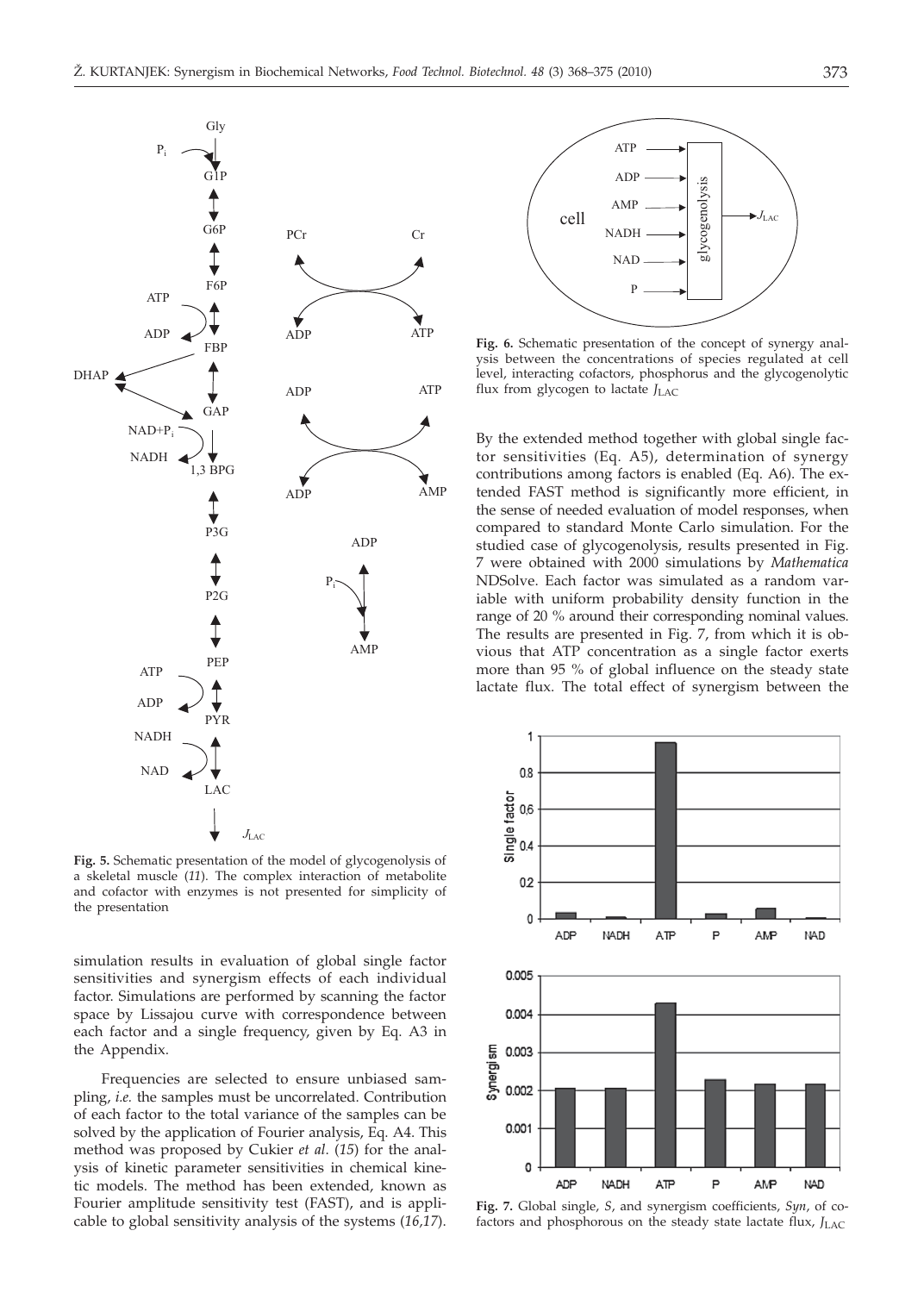factors is very small, less than 2 %. The obtained results for the global effect of ATP on lactate flux are in accordance with the obtained results for its local sensitivity as reported in literature (*5*,*11*).

## **Conclusion**

A methodology of evaluation of synergism in biochemical models was presented. The aim was to apply synergy analysis in complex biochemical systems for model development and validation. To reveal the intensity of interactions in high complexity of biochemical systems, the method was based on the analysis of an ensemble or global variance. In order to verify the results of the global synergy analysis, they were compared to the synergy coefficients obtained by the local evaluation.

Two relatively simple models of uni-uni type I enzyme kinetics and flux analysis through an unbranched pathway of three enzymes in a consecutive reactions were considered as test cases. It was shown that the difference between the local synergy coefficients and the variance-based coefficients became very small as the domain of variation was reduced.

However, in the analysis of the metabolic flux control, the local method of flux control coefficients reveals a negative value, which cannot be taken into account by

the variance method. Nevertheless, the disadvantage of the locally determined control coefficients is its overestimation of the control of a single enzyme depending on the choice of substrate and enzyme activities assumed in a steady state local analysis. The results of the analysis based on global variance show a more spread-out control and also reveal significant impact of the collective synergism of all enzymes in a pathway.

As an example of a complex model, a flux control of glycogenolysis in a skeletal muscle depending on cofactors and ATP was considered. Due to complexity of the model, availability of COPASI, MathSBML and Wolfram Research *Mathematica* softwares proved to be indispensable. Especially the efficiency and stability of numerical simulation by NDSolve provided by *Mathematica* enabled efficient application of the FAST method. The obtained results are in agreement with the previously reported values for sensitivities using the local methods which confirm that ATP exerts dominance over the flux.

The emphasis of the proposed methodology on systemic properties rather than on the local ones enables its use on complex biochemical systems where collective behaviour dominates over local or single factor influence. Possible application is in rational design of biochemical networks for specific productions, such as in the development of biofuel technologies.

### **Appendix**

*Example 2*

$$
A (\nu_{1m}, \nu_{2m}, \nu_{3m}) = -\nu_{2m} \cdot \nu_{3m} \cdot K_1 \cdot K_{11} \cdot K_{21} ++ (\nu_{1m} \cdot \nu_{3m} \cdot K_{11} \cdot K_{21} - \nu_{1m} \cdot \nu_{2m} \cdot K_{11} - \nu_{2m} \cdot \nu_{3m} \cdot K_{11} \cdot K_{21}) \cdot s_0
$$

$$
[s_{1}(v_{1m}, v_{2m}, v_{3m})] = \frac{1}{2 \, v_{2m} \, v_{3m} \cdot K_{1} \cdot K_{2}} \cdot (A(v_{1m}, v_{2m}, v_{3m}) + \sqrt{4 \, v_{1m} \, v_{2m} \, v_{3m}^{2} \cdot K_{1} \cdot K_{1} \cdot K_{2} \cdot K_{2}^{2} \cdot s_{0} + A(v_{1m}, v_{2m}, v_{3m})^{2}})
$$

Kinetic parameters  
\n
$$
v_1=0.75
$$
  $v_2=0.5$   $v_3=7.5$   
\n $K_1=1$   $K_{11}=5$   $K_2=0.5$   $K_{22}=1.5$   $s_0=10$ 

*Example 3*

$$
x_{i}(s) = \frac{1}{2} + \frac{1}{\pi} \cdot \arcsin\left(\sin\left(\pi \cdot \omega_{i} \cdot s + \varphi_{i}\right)\right)
$$
 (A3)

$$
A_{w} = \frac{1}{2\pi} \int_{-\pi}^{\pi} y(s) \cos(\omega \cdot s) ds \qquad B_{w} = \frac{1}{2\pi} \int_{-\pi}^{\pi} y(s) \sin(\omega \cdot s) ds \qquad (A4)
$$

$$
S^{2}=2\cdot\sum_{\varpi}^{N}\left(A_{\omega}^{2}+B_{\omega}^{2}\right) \qquad S_{i}^{2}=2\cdot\sum_{p=1}^{M}\left(A_{p\cdot\omega_{i}}^{2}+B_{p\cdot\omega_{i}}^{2}\right) \qquad S_{\sim i}^{2}=2\cdot\sum_{p=1}^{M}\left(A_{p\cdot\omega_{\sim i}}^{2}+B_{p\cdot\omega_{\sim i}}^{2}\right) \qquad (AS/1)
$$

$$
Syn_i = (S^2 - S_i^2 - S_{-i}^2)/S^2
$$